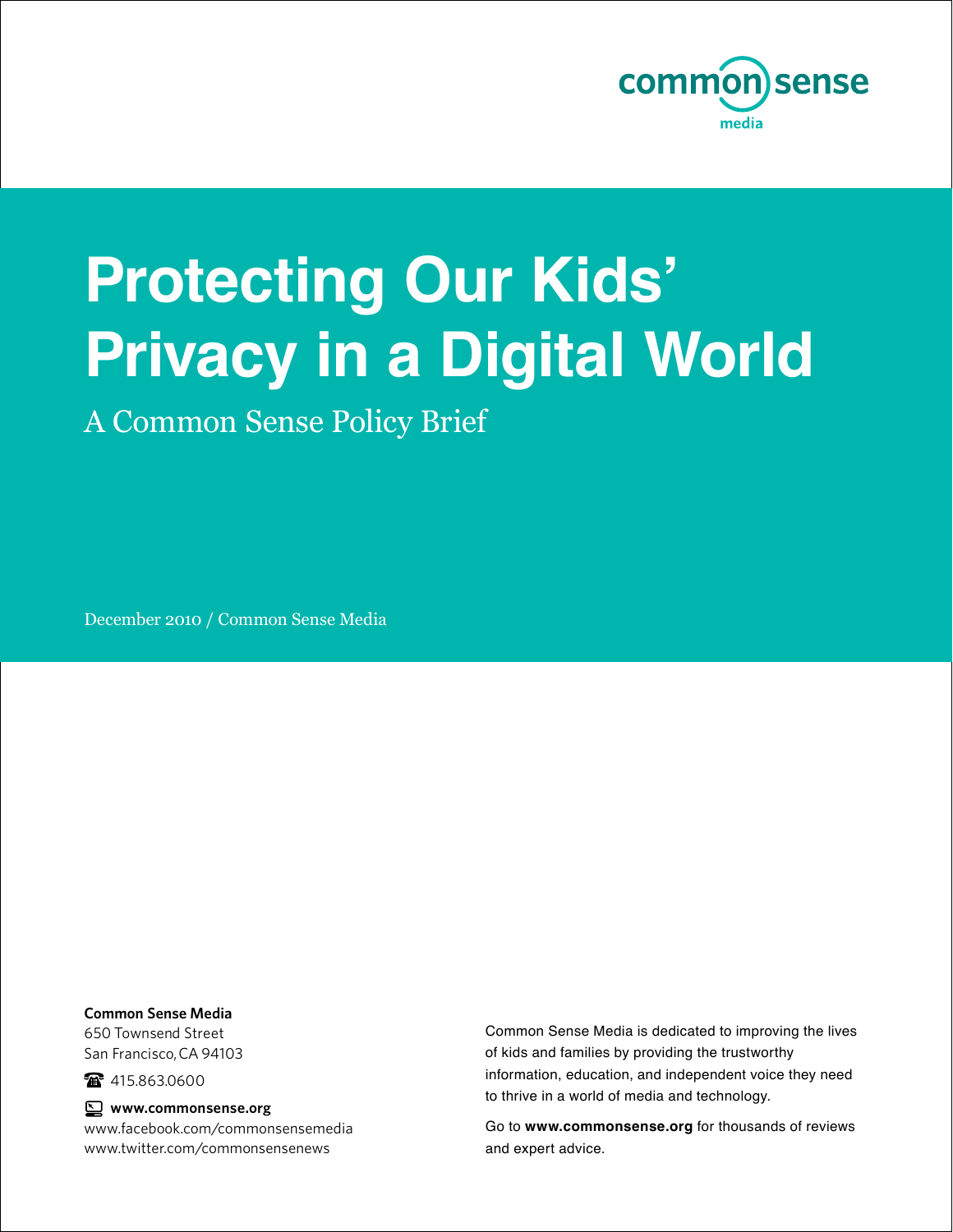Most kids today live their lives online, immersed in a mobile and digital landscape. This brave new world has revolutionized childhood. Kids and teens now create and consume enormous amounts of online and mobile content. Their access to people and information presents both possibilities and problems. While the Internet is a platform for innovation and economic growth and brings rich resources for entertainment and learning, the very nature of digital interaction creates deep concerns about kids' privacy.

Today, our kids are growing up in public. Whatever they text or post can be searched, copied, pasted, distributed, collected, and viewed by vast invisible audiences. Parents rightly fear that their children's activities and personal information are being tracked and traced.

Tracking and profiling children online has quickly become a widespread practice. *The Wall Street Journal* recently found that 4,123 cookies and other pieces of tracking technology were installed on a test computer that was used to visit the top 50 websites for children and teens – 30% more than a *Journal* test of the top 50 overall sites, which are generally aimed at adults.

So what privacy protections do our children have – and what protections should they have? At the moment, there's mainly a law written in 1998, when Google was just beginning and Facebook and Zynga didn't exist. The Children's Online Privacy Protection Act (COPPA) prohibits the collection of "personally identifiable" information – including name, phone number, email or street address, and Social Security number – from children ages 12 and under without parental consent. COPPA remains the cornerstone policy protecting children's online privacy, but the technological advances that have occurred since 1998 make COPPA woefully out of date for keeping children safe from new threats to their privacy.

*This brief lays out principles for a new public policy agenda to protect the privacy of children and teens online.*



say they are more concerned about online privacy than they were five years ago. Common Sense/Zogby Survey, 2010



say Congress should update laws related to online privacy and security for children and teens. CSM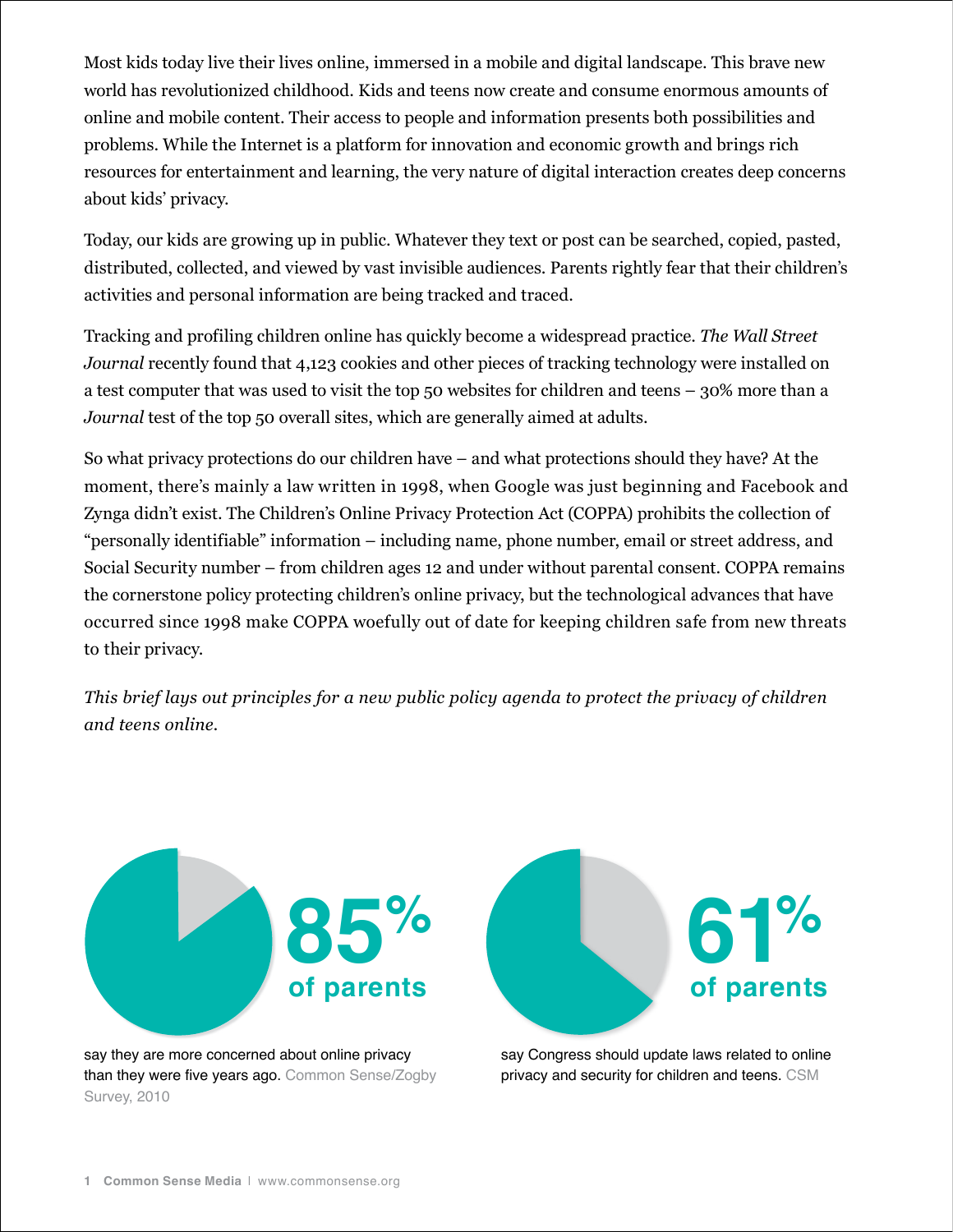# **Do Not Track Kids**

Children and teens should not have their online behavior tracked or any other personal information about them profiled by third parties or transferred to third parties. The 1998 COPPA categories of "personally identifiable" information (e.g. name and address) must be updated to include other "persistent identifiers" and to encompass all of kids' online activities. What children and teens do online should remain private.

Companies – whether Internet service providers, social networking sites, third party application ("app") providers, data-mining companies, or advertising networks – should not be permitted to sell or transfer that personal information.

## principle 2

# **The Eraser Button – Parents and Kids Should Be Able to Delete Online Information**

Children and teenagers should have the opportunity to delete information they have provided about themselves. Too often we hear about young people who post information they later regret and find they can never fully delete from the online world. Children post personal information on websites, virtual worlds, social networking sites, and many other platforms. Children also make mistakes.

Web companies should develop tools that make it easier for young people – or their parents – to completely opt out and delete this information. Technological innovation in the online industry over the past decade has been truly amazing; the industry should apply that same spirit of innovation to creating solutions like an "eraser button" so that no 15-year-old has to live the rest of his or her life with the consequences of a poor decision about

what to post online.

This is the very least we should expect from a technology industry that has repeatedly created new ways to challenge accepted norms of privacy and human behavior. Their ingenuity and resources can certainly build eraser buttons that maximize the ability to erase personal information.



(and 92% of teens) say they should be able to request the deletion of all their personal information held by a search engine, social network, or marketing company after a specific time period. CSM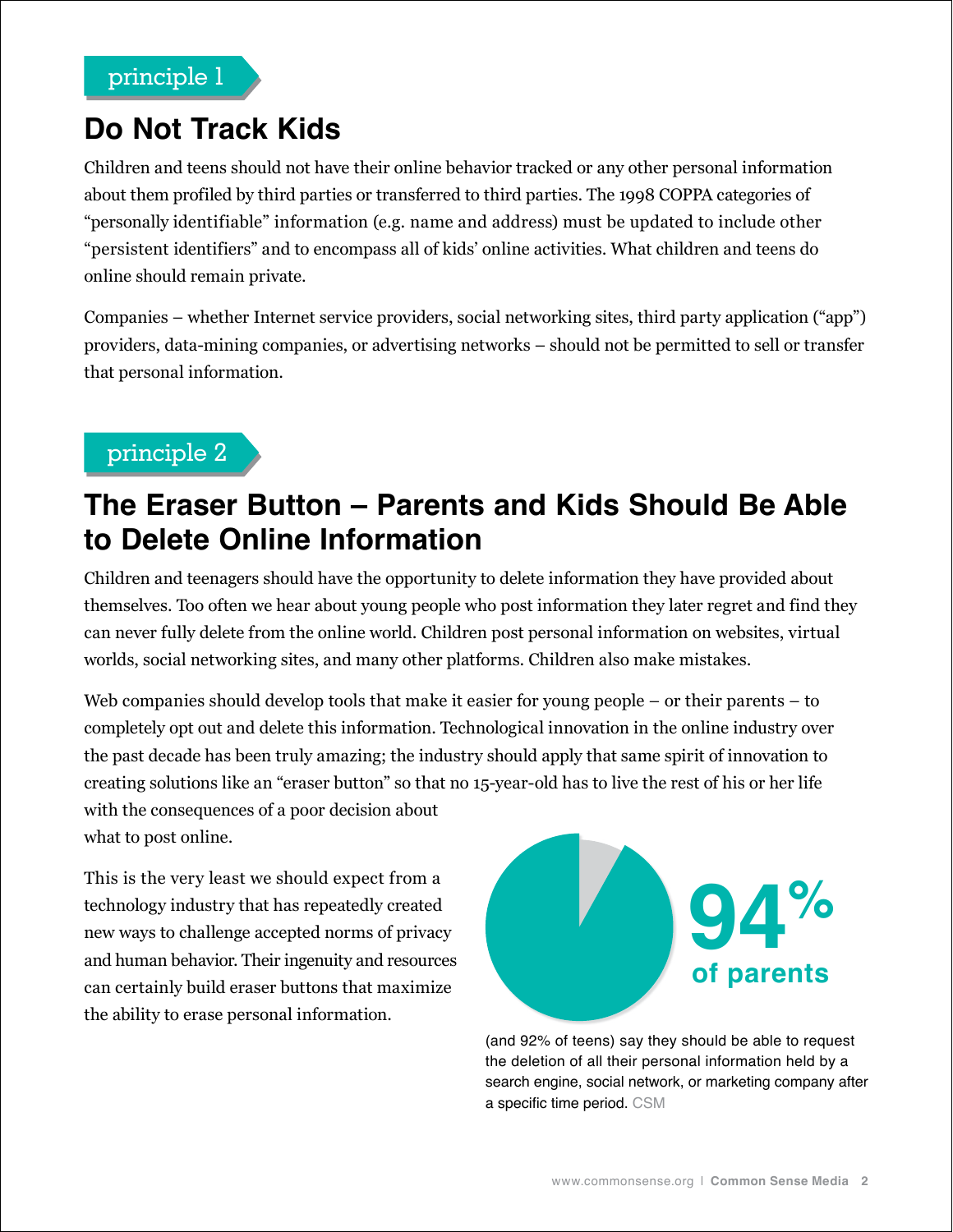# **No Behavioral Marketing to Kids**

Today many companies troll the Internet to collect our kids' detailed information in order to target them with "behavioral marketing" – advertising that is specifically tailored to their age, gender, interests, and activities. Behavioral marketing to kids is unfair and deceptive, and it should stop now.

Without parents or kids knowing it, companies collect, store, and sell information about what kids do online and on mobile phones. Companies can install "cookies" or other devices that track which websites kids visit, including which pages they look at; what searches they make; which videos they download; who they "friend" on social networking sites; what they write in emails, comments, or instant messages; and more. And thanks to new "geo-location services," companies can now also track where kids go in the physical world as well as the virtual one.

In addition, kids should not be made into marketers themselves through "viral marketing" strategies. Many sites aimed at kids now promote their content by offering kids access to special games or rewards if they email a web link to their friends – who are then invited to visit the site. It's hard enough for parents to protect their own kids' privacy without also having to worry about other kids sharing friendsof-friends information in exchange for online rewards.

 Some online tracking is a helpful aspect of Web 2.0 technology, and parents or teens should be able to "opt in" to limited use of tracking devices, as long as they are not used for behavioral marketing and are not transferred to third parties. For example:

**Site-specific cookies that are designed to offer users a smoother experience on the website**, such as remembering a password for future site visits, pausing a game online, or remembering what's in a user's shopping cart.

**Sharing their email address if they want to receive newsletters, sports scores, or other notifications from a website.** However, Web operators should use the email address only for the specific purpose the kid signed up for – not transfer it to a third party or use it for behavioral marketing.

#### **Use of location-based applications.**

Companies should continue to be able to provide location-based applications to children with parental permission and to teenagers who opt in. However, locationbased information about children and teens should not be stored, transferred, combined with other data, or used for behavioral marketing.



(and 81% of teens) say search engines and social networking sites should not share their physical location with other companies without their specific authorization. CSM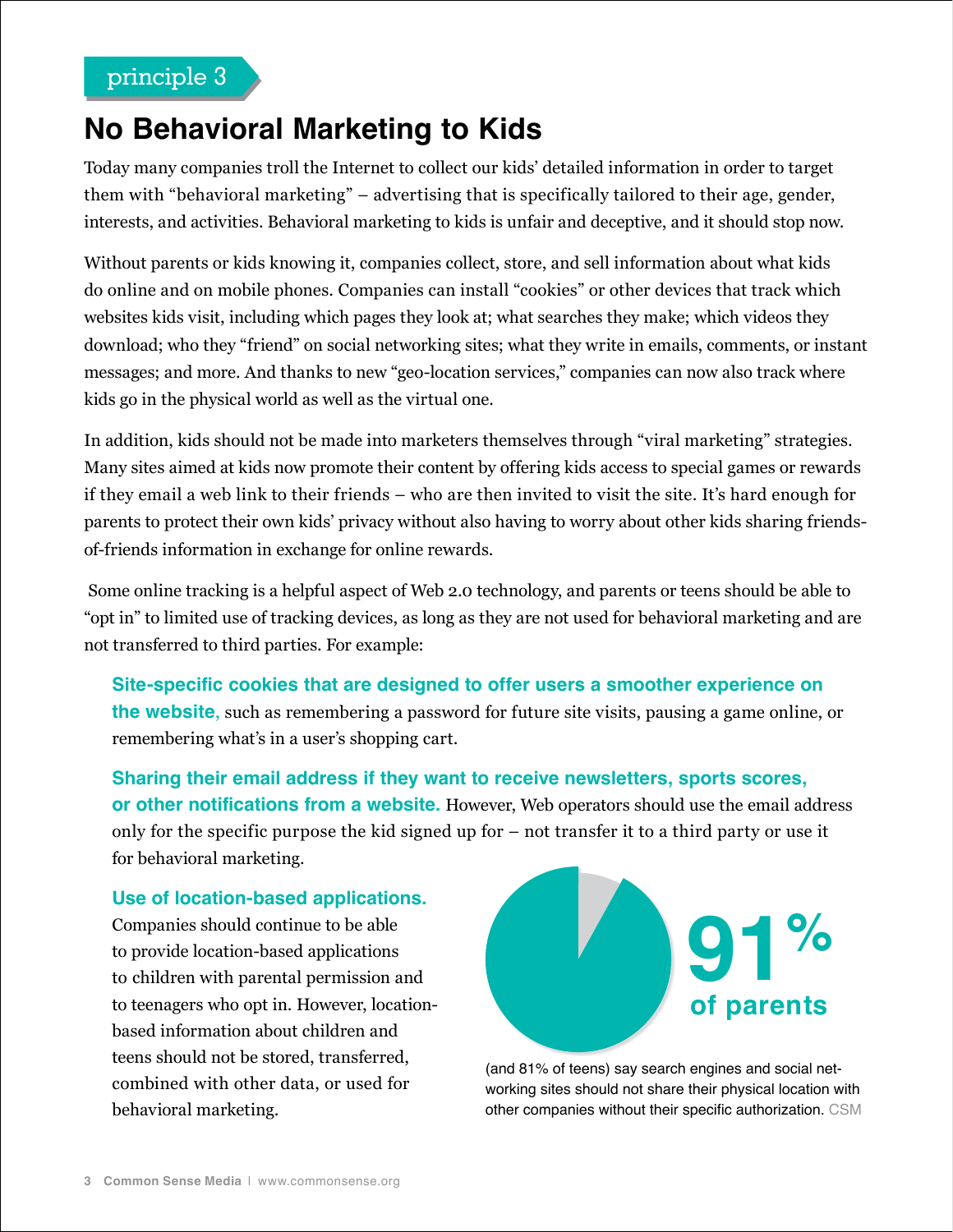

# **The Industry Standard for All Privacy Should Be Opt In – Especially for Kids**

Companies and operators must make significant changes in the ways that they collect and use kids' personal information. Most importantly, the industry standard should be "opt in" – in other words, companies and operators should not collect or use personal information unless users give explicit prior approval.

The opt-in standard is fundamental to our ability to control our personal information. If online companies, services, and applications want to collect and use personal information, they should get permission beforehand by asking people to opt in to the service.

Too many online companies launch new services – such as location-based applications – and enroll users automatically, giving them the opportunity to opt out afterward. This can mean that a kid's personal information is collected and used before the kid or the parents even understand how the service works. All online companies, services, and third-party application providers should follow an industry standard of getting an opt in, especially for kids.

## principle 5

# **Privacy Policies Should Be Clear and Transparent**

Privacy policies need to be easy for users to find and understand and should be carefully monitored and enforced. Any significant privacy policy changes should require a clear new opt in by the user – or the parent, depending on the age of the child.

We all want instant access to online content and are often too quick to click the "I accept" box to get where we want to go. For young children and teenagers, the impatience and temptations are probably even greater, and the risks posed to their privacy may seem further removed.

Most privacy policies today are lengthy legal documents written at a college level or beyond. Instead, companies should use icons and symbols that would be easy to understand and would clearly convey how users' personal information will be used.

In addition, some sites have one privacy policy for the site itself and other policies that apply if users click on an application or advertisement, resulting in complex layers of legalese that are virtually



(and 81% of teens) say they would take more time to read terms and conditions for websites if they were shorter and written in clear language. CSM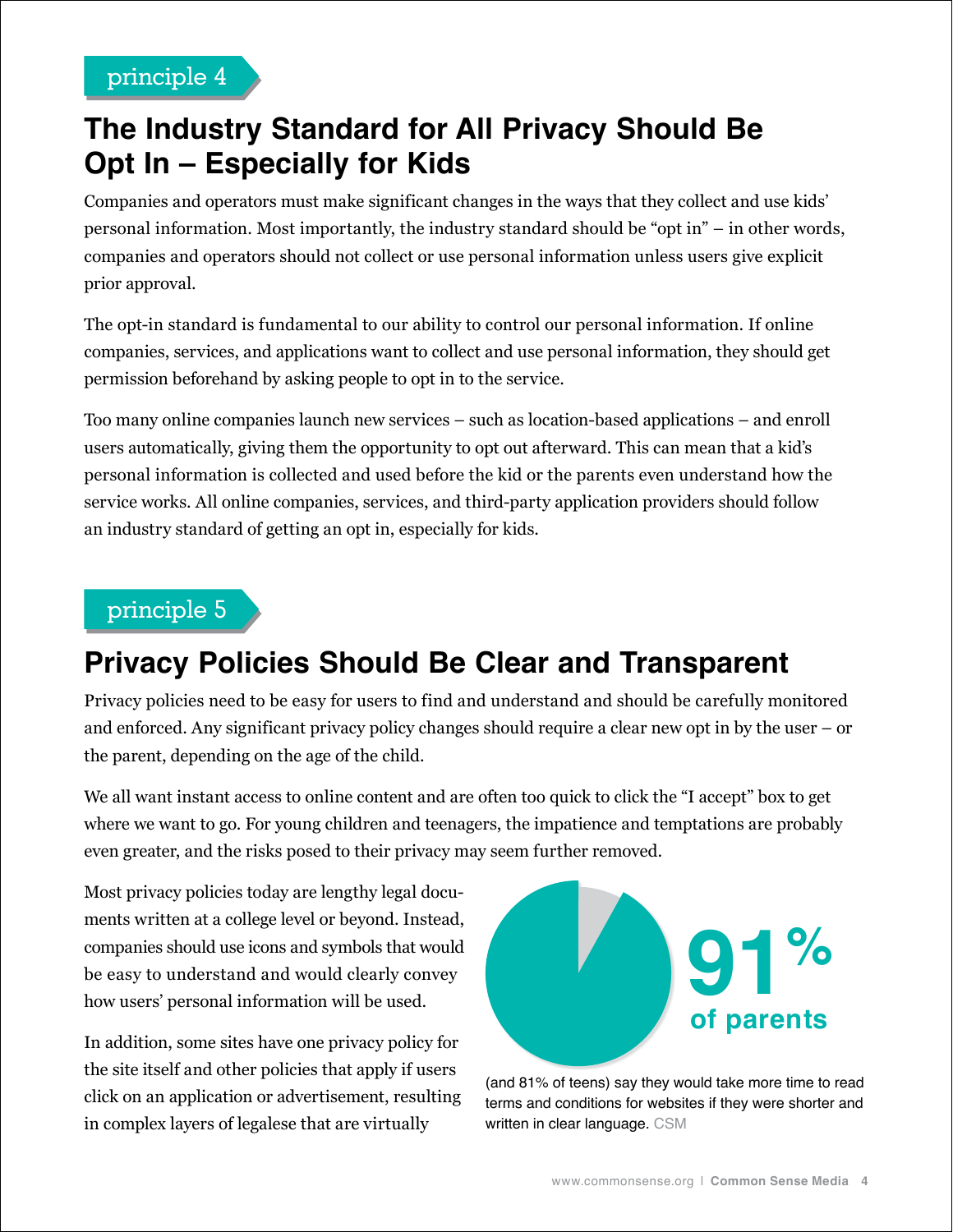impossible to follow. We need clear, succinct language for privacy policies. We also need third-party ratings of privacy policies so that parents and kids can get independent information about how policies work.

Online providers should also be held accountable for monitoring and enforcing their privacy policies. Far too many breaches of websites' privacy policies have been allowed to occur. For example, a *Wall Street Journal* investigation revealed that many Facebook applications – including the 10 most popular ones – sent users' unique Facebook IDs to outside advertising or data mining companies, even if the user's Facebook account had been set to "private." According to Facebook, this was a violation of the site's own rules. Companies that build their business on people sharing personal information need to ensure that they can fully protect that information and enforce their own policies.

## principle 6

# **Parents and Children Should Be Educated About Online Privacy**

Kids and their parents need to do their part to protect their online privacy – and the privacy of their friends. We need a large-scale, multi-year public education campaign to help them learn how to do so effectively, and it should be funded by industry.

While this brief outlines steps that industry and policymakers should take to protect children's privacy online, it is also important that families take responsibility for protecting their privacy themselves. Young people need to learn to protect their own privacy and to respect others' privacy.

The online/mobile world is changing so rapidly that children, teachers, and parents all need to be educated about online privacy. There should be a digital literacy curriculum in every school in this country, with privacy as an essential component of that curriculum.

## principle 7

## **Privacy Protections Should Apply Across All Online and Mobile Platforms**

Many kids today don't go online – they always are online, whether from their home computer, cell phone, or Web-connected video game player. For the same reason, current privacy regulations need to be clarified and applied to all online and mobile services and platforms. Social networking sites shouldn't be able to collect or sell kids' private information, and neither should third-party apps on those sites. Location-based services shouldn't be allowed without prior consent, regardless of whether the service is provided by a non-FCC carrier.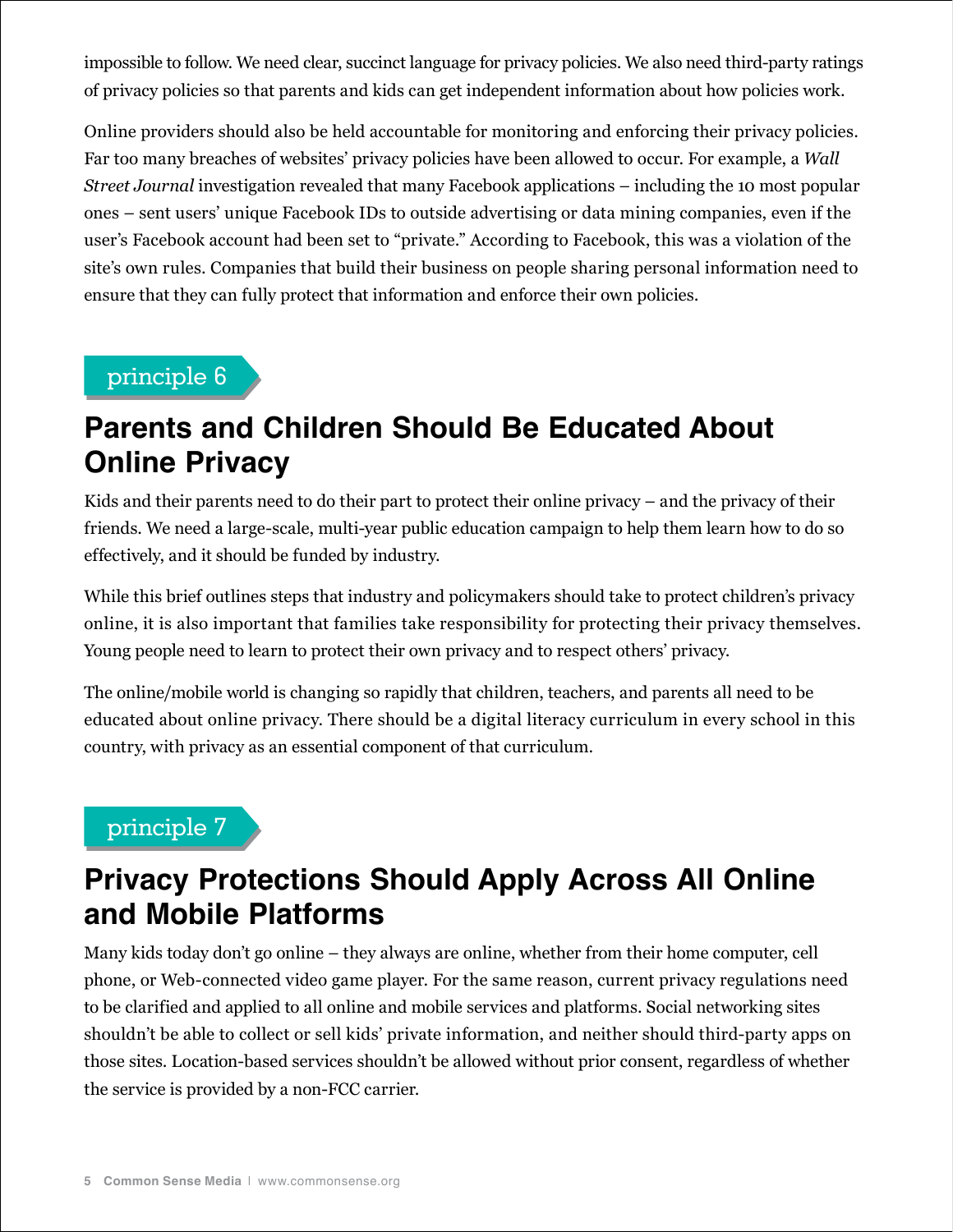# **Conclusion**

As a nation, we need to protect the privacy of children and teenagers in the mobile and online worlds in which they live by building on several key principles:

### **1. Do Not Track Kids**

- **2. The Eraser Button: Parents and Kids Should Be Able to Delete Online Information:** Easy-to-use "eraser buttons" will let parents or teens fully delete information they no longer want online.
- **3. No Behavioral Marketing to Kids:** Children and teens should not be targeted using their online personal information.
- **4. The Industry Standard for All Privacy Should Be Opt In Especially for Kids**
- **5. Privacy Policies Should Be Clear and Transparent:** Privacy policies need to be easy for users to find and understand and should be carefully monitored and enforced.
- **6. Parents and Children Should Be Educated About Online Privacy:** A major new privacy education program will help parents and kids do a better job of protecting their own and others' privacy.
- **7. Privacy Protections Should Apply Across All Online and Mobile Platforms:** Privacy protections should apply to all platforms – including laptops, cell phones, and Web-connected video game consoles – and to all providers, including apps, ad networks, and websites.

Children's online privacy addresses two key American concepts: our fundamental right to privacy and our need to protect our children from potential harm. The extraordinary technological changes and new mobile and social media platforms that have developed in recent years have created entirely new environments for children and teens, with unprecedented implications for their privacy. It is time to update our nation's privacy policies for the 21st century. Everyone needs to be a part of this new effort: industry, families, schools, policymakers, and young people themselves. Public policy can and should lead the way to common sense solutions.